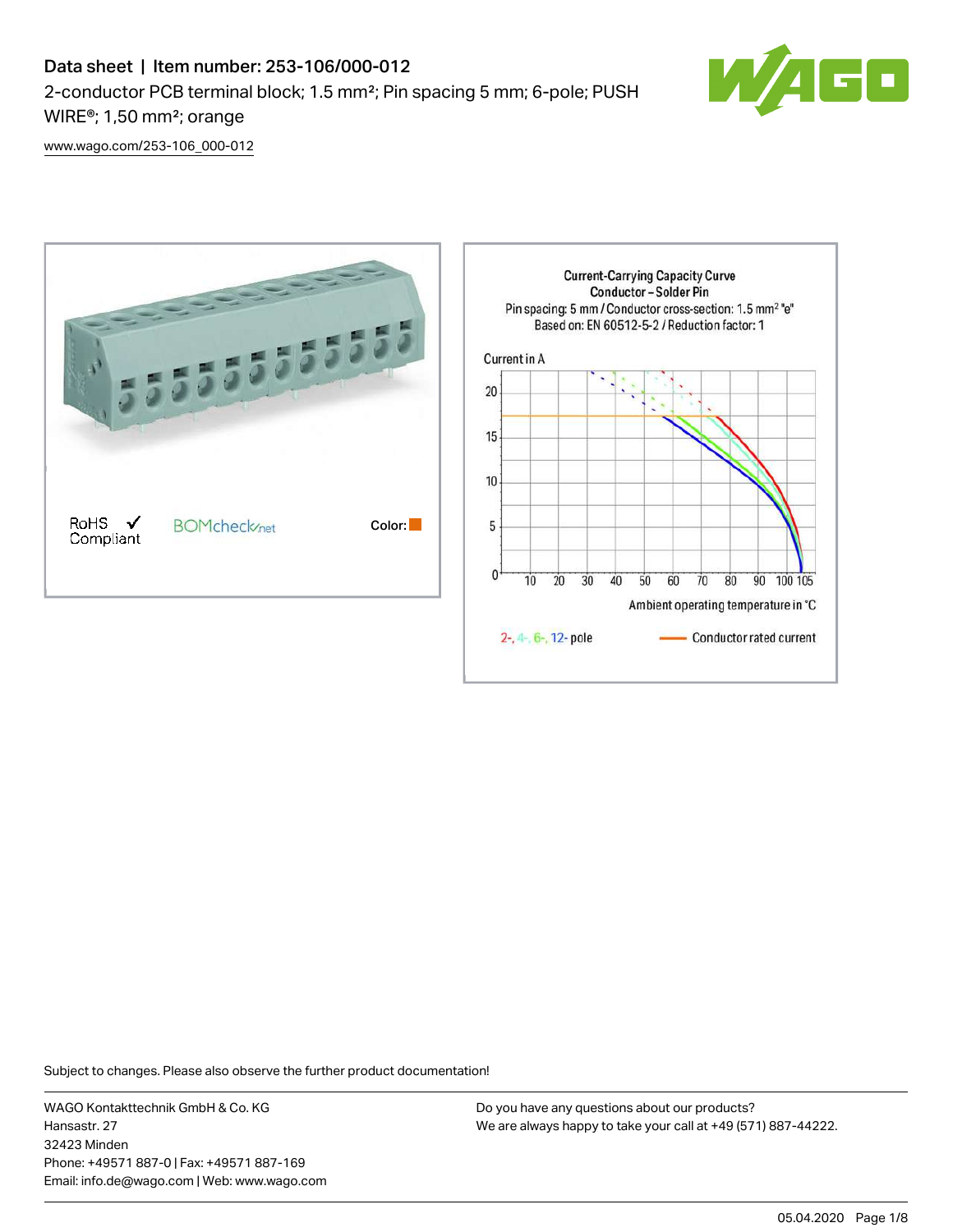



## Item description

- PCB terminal strips with screwdriver-actuated PUSH WIRE® termination  $\blacksquare$
- $\blacksquare$ Double-conductor connection provides top-entry (vertical) and/or side-entry (horizontal) wiring
- $\blacksquare$ Push-in termination of solid conductors
- $\blacksquare$ Double entries for power supply and potential distribution

# Data

## Electrical data

#### Ratings per IEC/EN 60664-1

| Ratings per                     | IEC/EN 60664-1 |
|---------------------------------|----------------|
| Rated voltage (III / 3)         | 320 V          |
| Rated impulse voltage (III / 3) | 4 kV           |
| Rated voltage (III / 2)         | 320 V          |

Subject to changes. Please also observe the further product documentation!

WAGO Kontakttechnik GmbH & Co. KG Hansastr. 27 32423 Minden Phone: +49571 887-0 | Fax: +49571 887-169 Email: info.de@wago.com | Web: www.wago.com Do you have any questions about our products? We are always happy to take your call at +49 (571) 887-44222.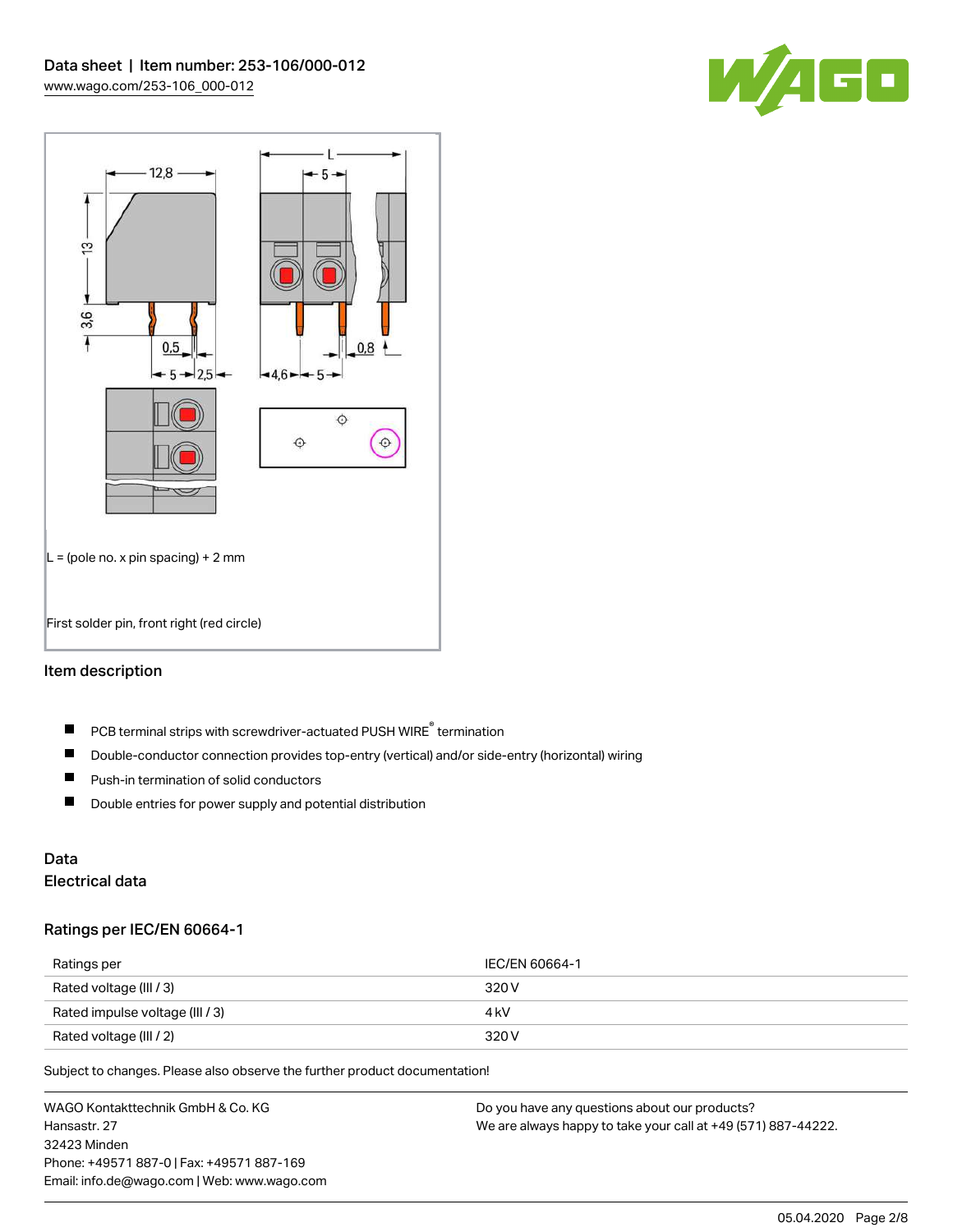[www.wago.com/253-106\\_000-012](http://www.wago.com/253-106_000-012)



| Rated current<br>Legend (ratings) | 17.5A<br>$(III / 2)$ $\triangle$ Overvoltage category III / Pollution degree 2 |
|-----------------------------------|--------------------------------------------------------------------------------|
|                                   |                                                                                |
| Rated impulse voltage (II / 2)    | 4 kV                                                                           |
| Rated voltage (II / 2)            | 630 V                                                                          |
| Rated impulse voltage (III / 2)   | 4 kV                                                                           |

#### Approvals per UL 1059

| Rated voltage UL (Use Group B) | 300 V   |
|--------------------------------|---------|
| Rated current UL (Use Group B) | 8 A     |
| Rated voltage UL (Use Group D) | 300 V   |
| Rated current UL (Use Group D) | 8 A     |
| Approvals per                  | UL 1059 |

#### Approvals per CSA

| Rated voltage CSA (Use Group B) | 300 V |
|---------------------------------|-------|
| Rated current CSA (Use Group B) | 8 A   |
| Rated voltage CSA (Use Group D) | 300 V |
| Rated current CSA (Use Group D) | 8 A   |

### Connection data

| Connection type (1)                           | PUSH WIRE <sup>®</sup> connection                    |
|-----------------------------------------------|------------------------------------------------------|
| Connection technology                         | PUSH WIRE®                                           |
| Number of connection points (connection type) | 1                                                    |
| Actuation type                                | Operating tool                                       |
| Solid conductor                               | $0.51.5$ mm <sup>2</sup> / 20  16 AWG                |
| Strip length                                  | 8,5  9,5 mm / 0.33  0.37 inch                        |
| Note (strip length)                           | 7  8 mm / 0.28  0.31 inch (for wiring on both sides) |
| Conductor entry angle to the PCB              | $0^{\circ}$                                          |
| No. of poles                                  | 6                                                    |
| Connection type (2)                           | PUSH WIRE <sup>®</sup> connection                    |
| Connection technology 2                       | PUSH WIRE®                                           |
| Number of connection points                   | 1                                                    |
| Solid conductor (2)                           | $0.51.5$ mm <sup>2</sup> / 20  16 AWG                |
| Strip length (2)                              | 8.5  9.5 mm / 0.33  0.37 inch                        |
| Note (strip length) 2                         | 7  8 mm / 0.28  0.31 inch (for wiring on both sides) |
| Conductor entry angle to the PCB 2            | 90°                                                  |

Subject to changes. Please also observe the further product documentation!

WAGO Kontakttechnik GmbH & Co. KG Hansastr. 27 32423 Minden Phone: +49571 887-0 | Fax: +49571 887-169 Email: info.de@wago.com | Web: www.wago.com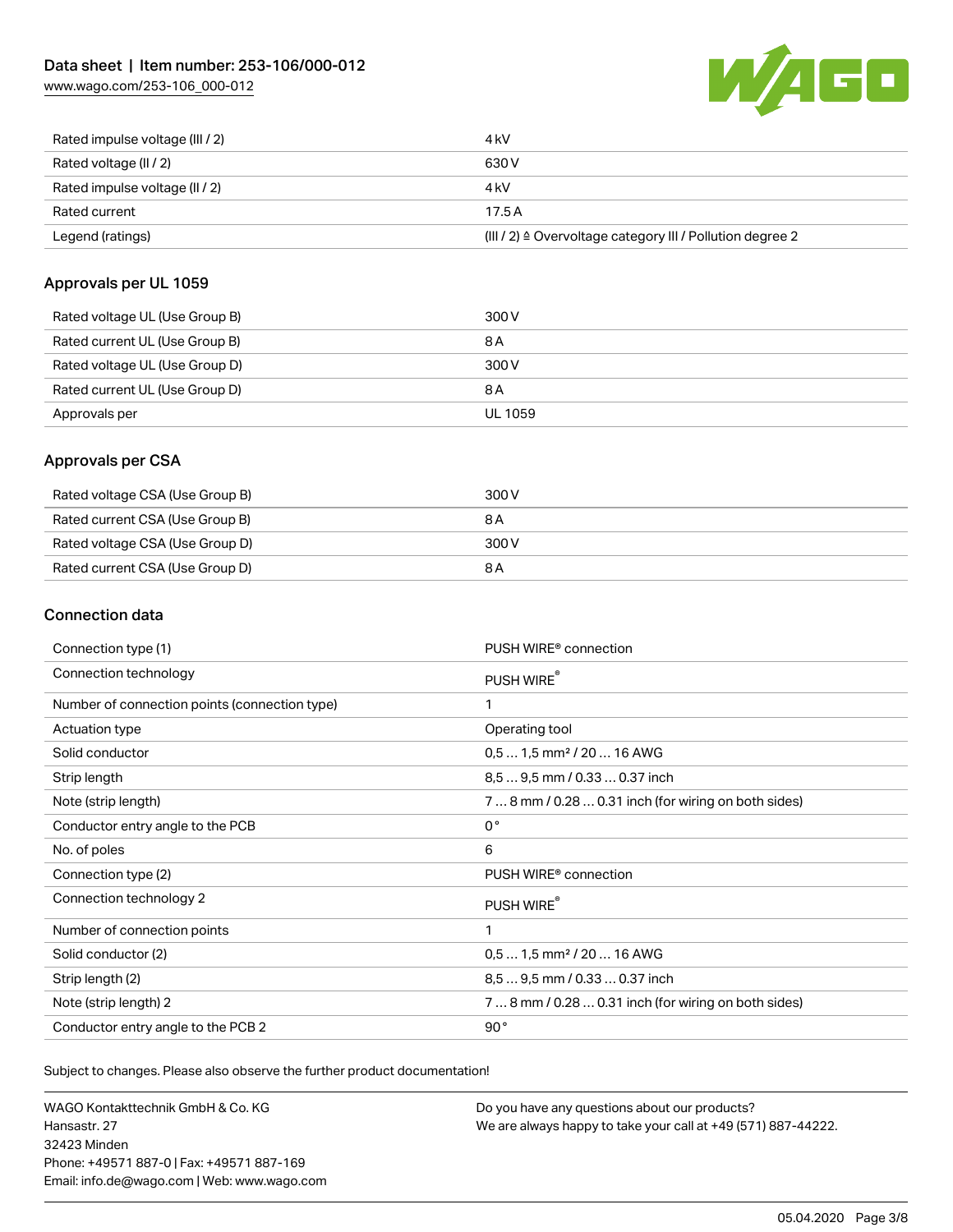[www.wago.com/253-106\\_000-012](http://www.wago.com/253-106_000-012)



| Total number of connection points |  |
|-----------------------------------|--|
| Total number of potentials        |  |
| Number of connection types        |  |
| Number of levels                  |  |

### Geometrical Data

| Pin spacing                       | 5 mm / 0.197 inch          |
|-----------------------------------|----------------------------|
| Width                             | 32 mm / 1.26 inch          |
| Height                            | 16,6 mm / 0.654 inch       |
| Height from the surface           | 13 mm / 0.512 inch         |
| Depth                             | 12,8 mm / 0.504 inch       |
| Solder pin length                 | $3.6 \,\mathrm{mm}$        |
| Solder pin dimensions             | $0.5 \times 0.8$ mm        |
| Drilled hole diameter (tolerance) | $1.1$ <sup>(+0,1)</sup> mm |

### PCB contact

| PCB contact                         | тнт                                        |
|-------------------------------------|--------------------------------------------|
| Solder pin arrangement              | over the entire terminal strip (staggered) |
| Number of solder pins per potential |                                            |

#### Material Data

| Color                       | orange                                |
|-----------------------------|---------------------------------------|
| Material group              |                                       |
| Insulating material         | Polyamide 66 (PA 66)                  |
| Flammability class per UL94 | V <sub>0</sub>                        |
| Clamping spring material    | Chrome nickel spring steel (CrNi)     |
| Contact material            | Electrolytic copper $(E_{\text{Cl}})$ |
| Contact plating             | tin-plated                            |
| Fire load                   | 0.111 MJ                              |
| Weight                      | 5.4 g                                 |
|                             |                                       |

#### Environmental Requirements

| Limit temperature range | -60  +105 °C |
|-------------------------|--------------|
|-------------------------|--------------|

Subject to changes. Please also observe the further product documentation!

WAGO Kontakttechnik GmbH & Co. KG Hansastr. 27 32423 Minden Phone: +49571 887-0 | Fax: +49571 887-169 Email: info.de@wago.com | Web: www.wago.com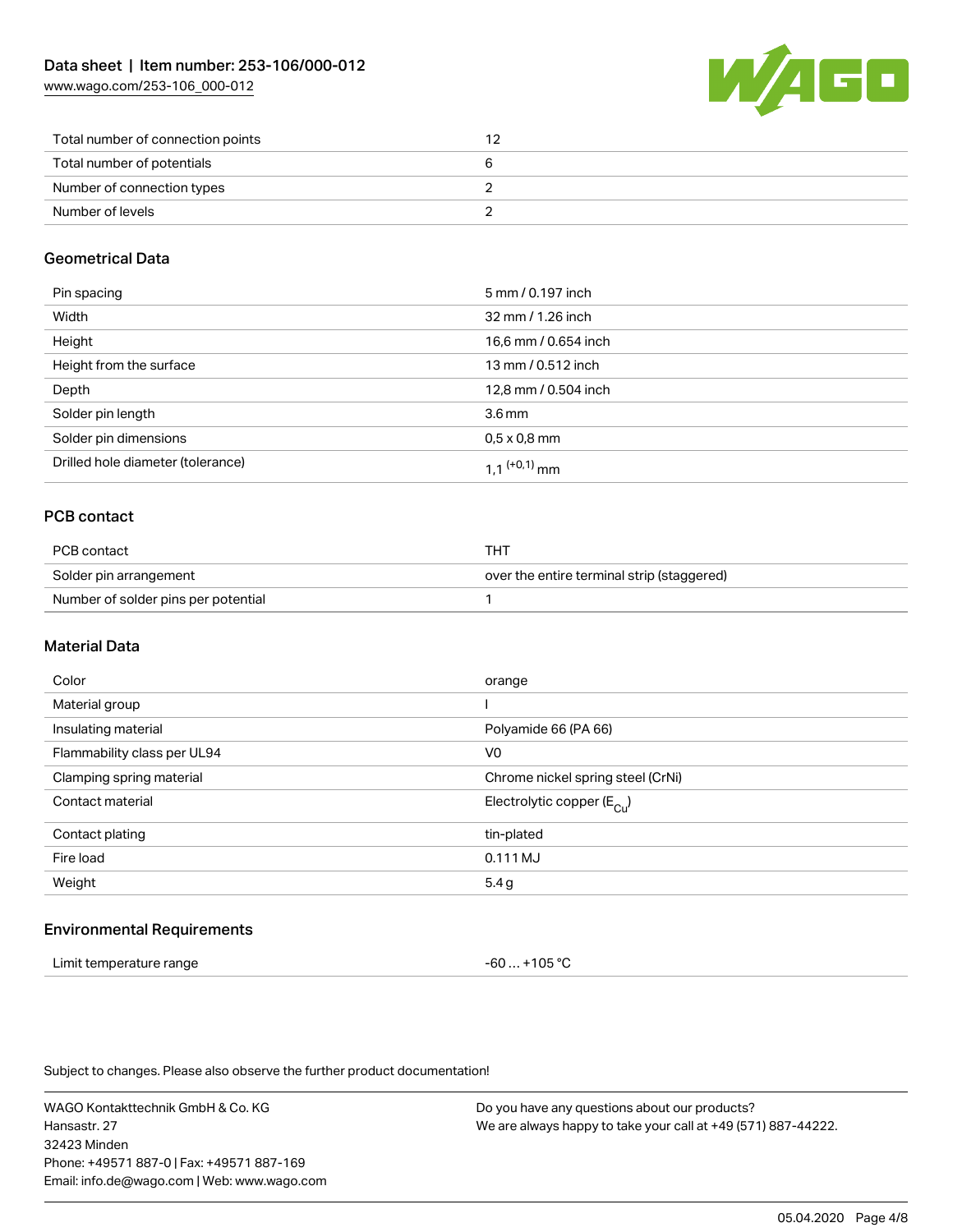

#### Commercial data

| Packaging type     | <b>BOX</b>    |
|--------------------|---------------|
| Country of origin  | CН            |
| GTIN               | 4044918689380 |
| Customs Tariff No. | 85369010000   |

#### Approvals / Certificates

#### UL-Approvals

| Logo                                     | Approval                                | <b>Additional Approval Text</b> | Certificate<br>name |
|------------------------------------------|-----------------------------------------|---------------------------------|---------------------|
| $\boldsymbol{\mathcal{H}}$ <sup>ne</sup> | cURus<br>Underwriters Laboratories Inc. | <b>UL 1059</b>                  | E45172<br>sec. 6    |
| P.                                       | UL<br>UL International Germany GmbH     | <b>UL 1977</b>                  | E45171              |

#### **Counterpart**

#### Compatible products

#### Marking accessories

| Item no.: 210-332/500-202<br>Marking strips; as a DIN A4 sheet; MARKED; 1-16 (160x); Height of marker strip: 3 mm; Strip length 182<br>mm; Horizontal marking; Self-adhesive; white  | www.wago.com/210-332<br>/500-202 |
|--------------------------------------------------------------------------------------------------------------------------------------------------------------------------------------|----------------------------------|
| Item no.: 210-332/500-204<br>Marking strips; as a DIN A4 sheet; MARKED; 17-32 (160x); Height of marker strip: 3 mm; Strip length<br>182 mm; Horizontal marking; Self-adhesive; white | www.wago.com/210-332<br>/500-204 |
| Item no.: 210-332/500-205<br>Marking strips; as a DIN A4 sheet; MARKED; 1-32 (80x); Height of marker strip: 3 mm; Strip length 182<br>mm; Horizontal marking; Self-adhesive; white   | www.wago.com/210-332<br>/500-205 |
| Item no.: 210-332/500-206<br>Marking strips; as a DIN A4 sheet; MARKED; 33-48 (160x); Height of marker strip: 3 mm; Strip length<br>182 mm; Horizontal marking; Self-adhesive; white | www.wago.com/210-332<br>/500-206 |

Subject to changes. Please also observe the further product documentation!

WAGO Kontakttechnik GmbH & Co. KG Hansastr. 27 32423 Minden Phone: +49571 887-0 | Fax: +49571 887-169 Email: info.de@wago.com | Web: www.wago.com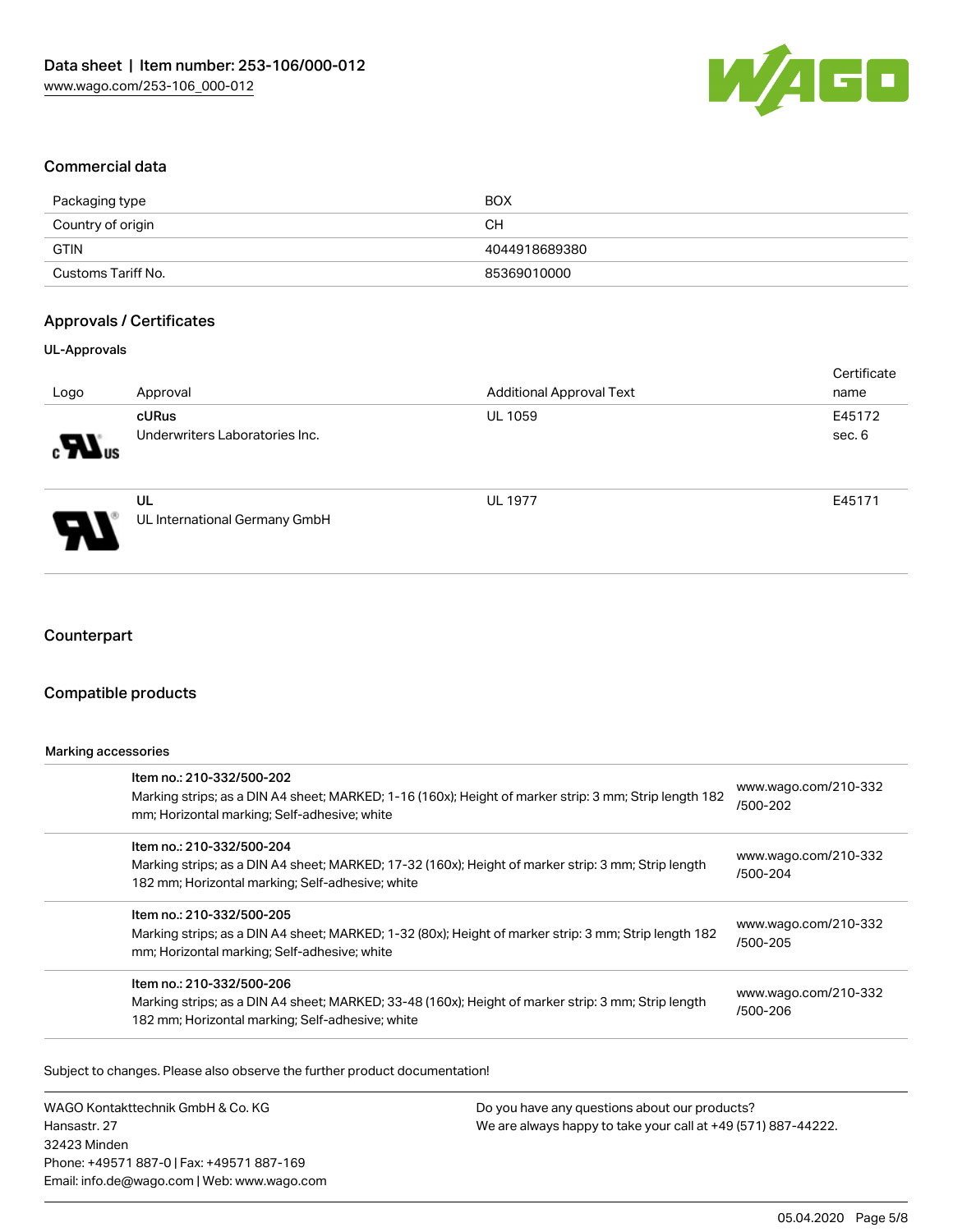# Data sheet | Item number: 253-106/000-012

[www.wago.com/253-106\\_000-012](http://www.wago.com/253-106_000-012)



[www.wago.com/210-833](http://www.wago.com/210-833)

#### Item no.: 210-833

Marking strips; on reel; 6 mm wide; plain; Self-adhesive; white

| tools |                                                                                                           |                      |
|-------|-----------------------------------------------------------------------------------------------------------|----------------------|
|       | Item no.: 210-647<br>Operating tool; Blade: 2.5 x 0.4 mm; with a partially insulated shaft                | www.wago.com/210-647 |
|       | Item no.: 210-648<br>Operating tool; Blade: 2.5 x 0.4 mm; with a partially insulated shaft; angled; short | www.wago.com/210-648 |
|       | Item no.: 210-719<br>Operating tool; Blade: 2.5 x 0.4 mm; with a partially insulated shaft                | www.wago.com/210-719 |

#### **Downloads**

#### Documentation

| <b>Additional Information</b> |             |        |          |
|-------------------------------|-------------|--------|----------|
| Technical explanations        | Apr 3, 2019 | pdf    | Download |
|                               |             | 3.6 MB |          |
|                               |             |        |          |
|                               |             |        |          |

## CAD/CAE-Data

CAD data

# 2D/3D Models 253-106/000-012 URL [Download](https://www.wago.com/de/d/3D_URLS_253-106_000-012) CAE data EPLAN Data Portal 253-106/000-012 URL [Download](https://www.wago.com/de/d/EPLAN_URLS_253-106%252F000-012) PCB Design URL [Download](https://www.wago.com/de/d/UltraLibrarian_URLS_253-106_000-012)Symbol and Footprint 253-106/000-012 CAx data for your PCB design, consisting of "schematic symbols and PCB footprints", allow easy integration of the WAGO component into your development environment. Supported formats:  $\blacksquare$ Accel EDA 14 & 15

- $\blacksquare$
- Altium 6 to current version
- $\blacksquare$ Cadence Allegro
- $\blacksquare$ **DesignSpark**
- $\blacksquare$ Eagle Libraries
- $\blacksquare$ KiCad
- $\blacksquare$ Mentor Graphics BoardStation

Subject to changes. Please also observe the further product documentation!

WAGO Kontakttechnik GmbH & Co. KG Hansastr. 27 32423 Minden Phone: +49571 887-0 | Fax: +49571 887-169 Email: info.de@wago.com | Web: www.wago.com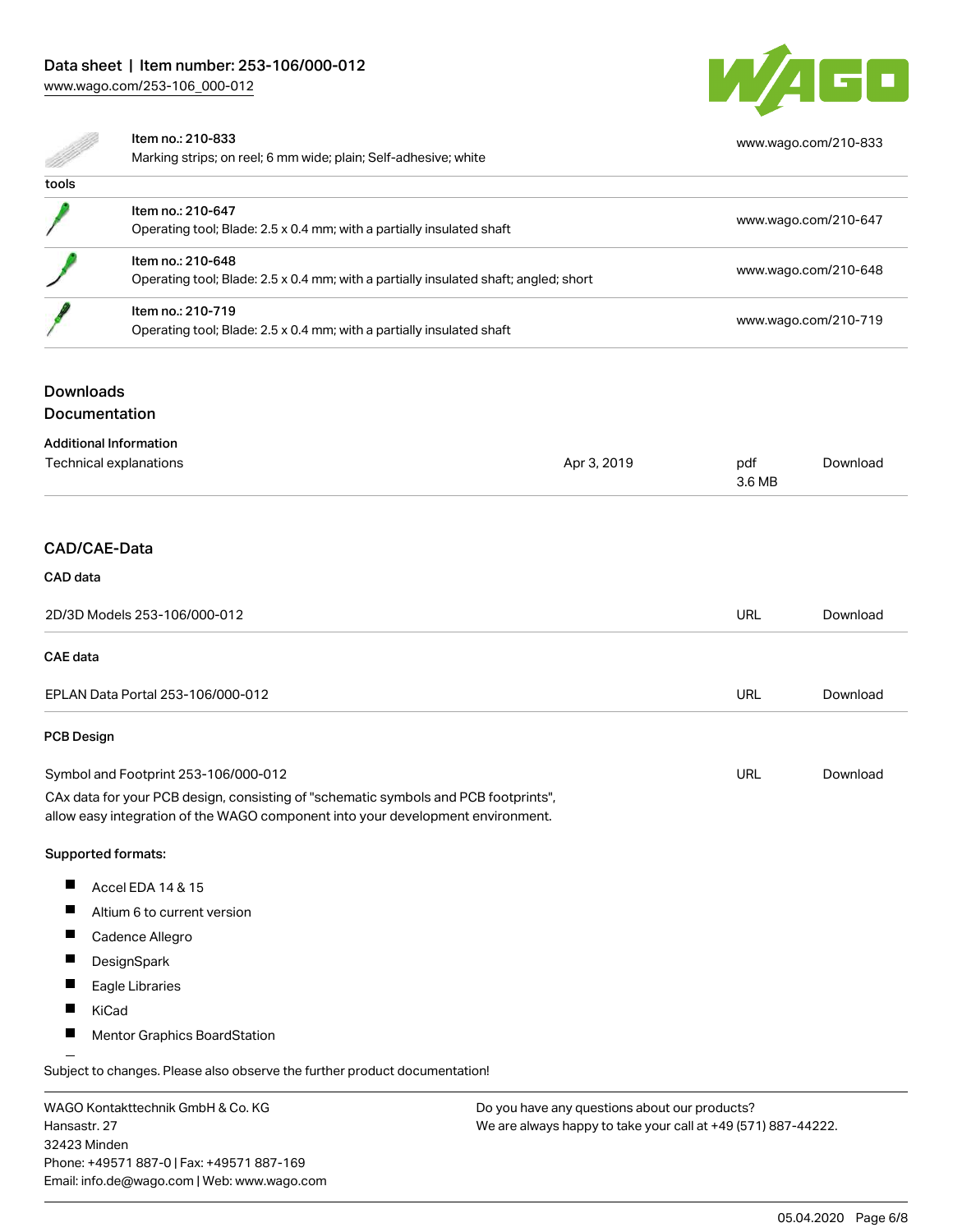

- $\blacksquare$ Mentor Graphics Design Architect
- $\blacksquare$ Mentor Graphics Design Expedition 99 and 2000
- $\blacksquare$ OrCAD 9.X PCB and Capture
- $\blacksquare$ PADS PowerPCB 3, 3.5, 4.X, and 5.X
- П PADS PowerPCB and PowerLogic 3.0
- П PCAD 2000, 2001, 2002, 2004, and 2006
- П Pulsonix 8.5 or newer
- $\blacksquare$ STL
- $\blacksquare$ 3D STEP
- $\blacksquare$ TARGET 3001!
- $\blacksquare$ View Logic ViewDraw
- П Quadcept
- $\blacksquare$ Zuken CadStar 3 and 4
- $\blacksquare$ Zuken CR-5000 and CR-8000

PCB Component Libraries (EDA), PCB CAD Library Ultra Librarian

#### Installation Notes

#### Conductor termination



Inserting a conductor via push-in termination.

Conductor removal

Subject to changes. Please also observe the further product documentation!

WAGO Kontakttechnik GmbH & Co. KG Hansastr. 27 32423 Minden Phone: +49571 887-0 | Fax: +49571 887-169 Email: info.de@wago.com | Web: www.wago.com